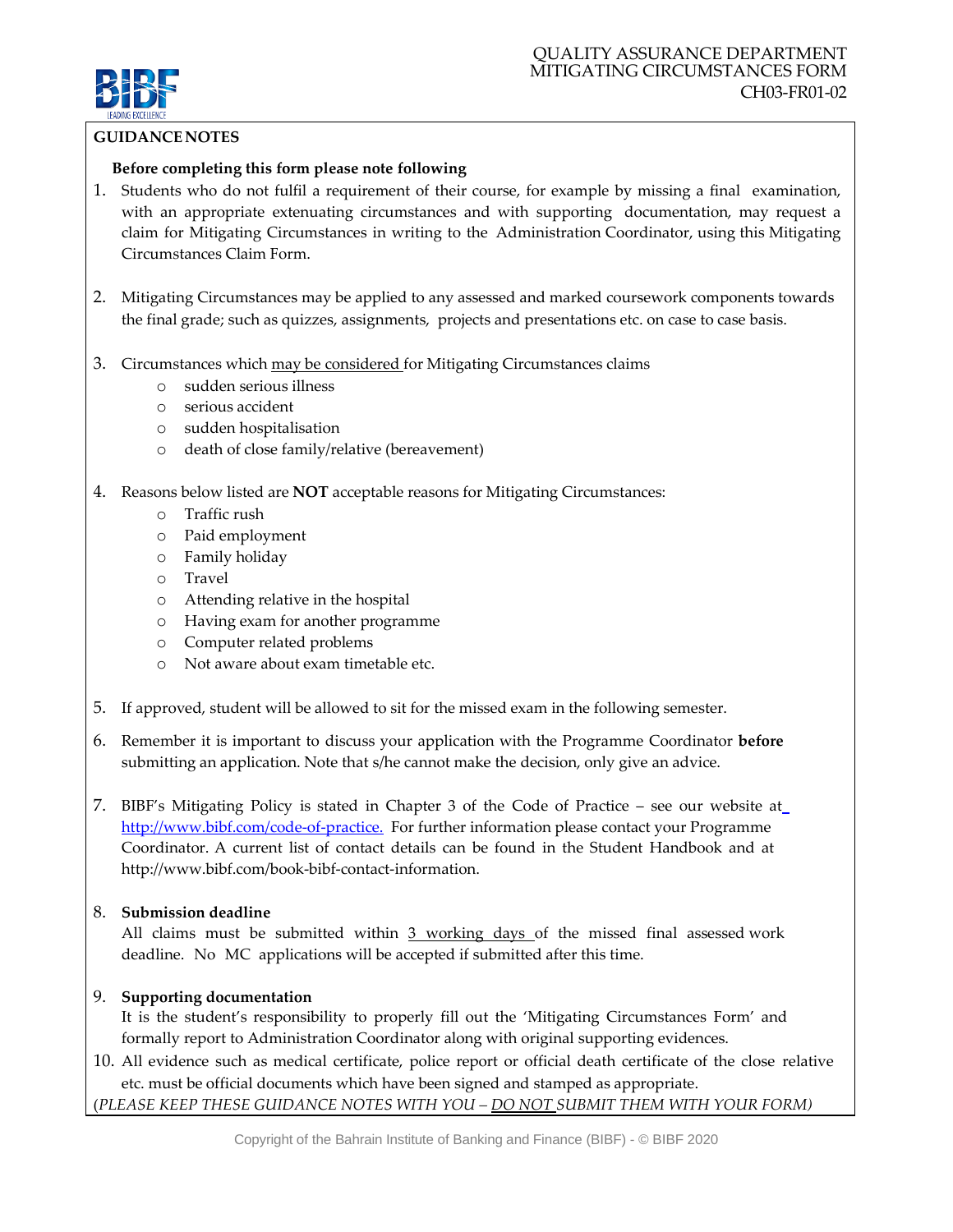

# **1 Contact Details**

| Name       | BIBF ID number   |
|------------|------------------|
| Centre     | Course/Programme |
| Mobile No. | Email            |

# **2 Programme requirement(s) affected**

| Name of course or<br>module | Name of lecturer | Requirement: e.g. exam,<br>assignment, attendance | Date of exam, class<br>or assessment due |
|-----------------------------|------------------|---------------------------------------------------|------------------------------------------|
|                             |                  |                                                   |                                          |
|                             |                  |                                                   |                                          |
|                             |                  |                                                   |                                          |

**3 Details of the mitigating circumstances** (Explain below in detail what happened, when and how it affected your performance. If the claim is more than one week after missed final exam/class/submission date affected then; students must also explain, why claim is late.

| Date the problem began                                                                                                                                                                  | Date the problem ended |  |
|-----------------------------------------------------------------------------------------------------------------------------------------------------------------------------------------|------------------------|--|
| Evidence (List the documents supplied, e.g. medical certificate, letter from sponsor/Training<br>4<br>Manager etc. If student cannot then: provide written evidence explaining why not) |                        |  |

| Trianager etc. If student cannot then, provide written evidence explaining, writ not) |             |  |
|---------------------------------------------------------------------------------------|-------------|--|
| Item                                                                                  | Description |  |
|                                                                                       |             |  |
|                                                                                       |             |  |
|                                                                                       |             |  |